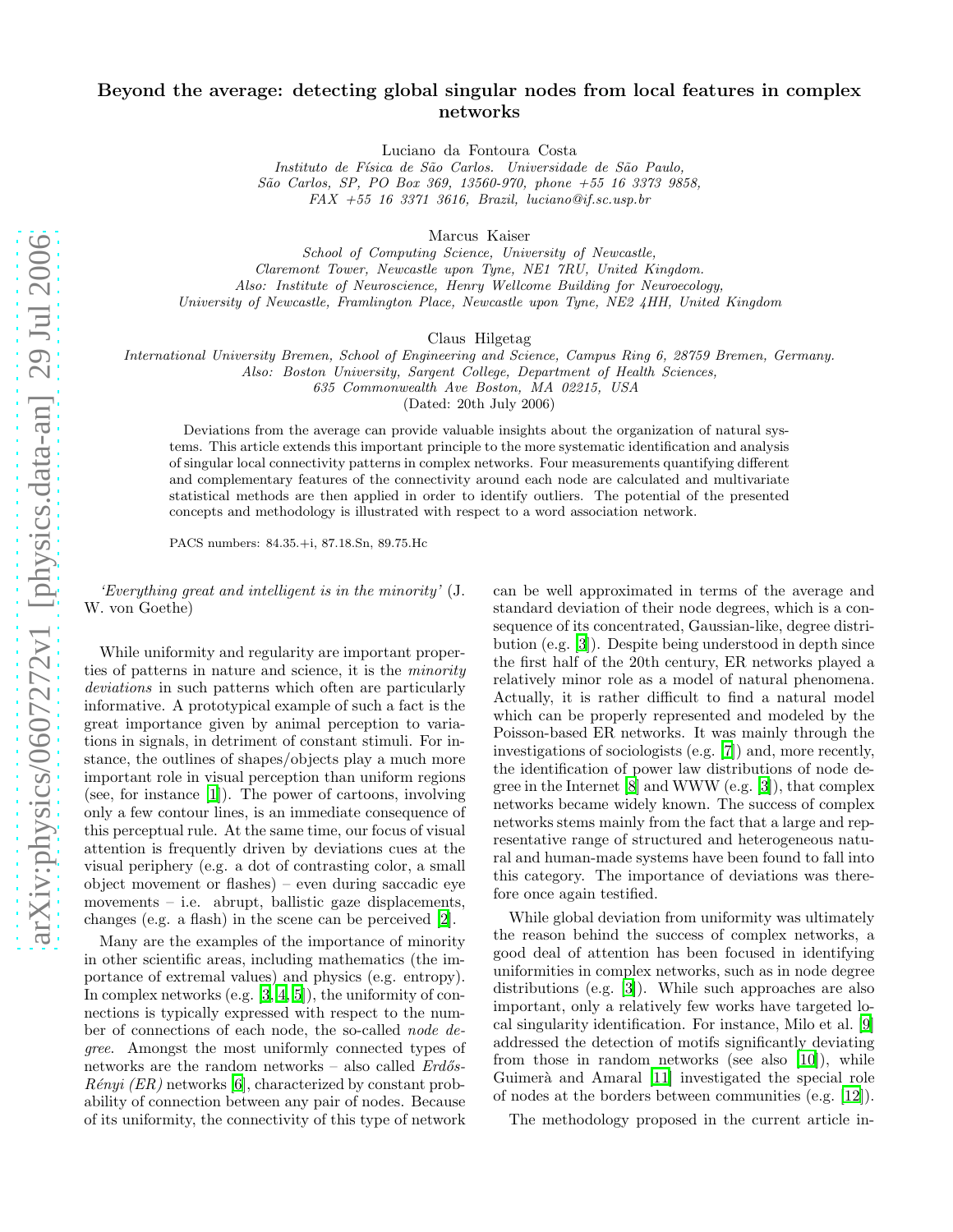cludes two steps: First, measurements [\[13\]](#page-4-12) of the local connectivity are obtained for each node; then, outlier detection methodologies from multivariate statistics and pattern recognition (e.g. [\[14](#page-4-13)]) are applied in order to identify the nodes exhibiting the greatest deviations. The considered measurements include the normalized average and coefficient of variation of the degrees of the immediate neighbors of a node – a measurement related to the hierarchical node degree (e.g. [\[15,](#page-4-14) [16,](#page-4-15) [17](#page-4-16)]), their clustering coefficient (e.g. [\[3](#page-4-2)]), and the locality index, an extension of the matching index (e.g. [\[18\]](#page-4-17)) to consider all the immediate neighbors of each node, instead of individual edges.

The article is organized as follows. First, we present the basic concepts in complex networks and the adopted measurements. Then, the proposed methodology for singularity detection is presented and its potential is illustrated with respect to a word association network. This specific experimental network has been specifically chosen because of its potential non-homogeneity of connections and more accessible interpretation of the results.

A non-directed complex network (or graph) is a discrete structure defined as  $\Gamma = (V, Q)$ , where V is a set of  $N$  nodes and  $Q$  is a set of  $E$  non-directed edges. Complex networks can be effectively represented in terms of their respective *adjacency matrix K*, such that the presence of an undirected link between nodes  $i$  and  $j$  is expressed as  $K(i, j) = K(j, i) = 1$ . The *degree* of any given node *i* can be calculated as  $k(i) = \sum_{p=1}^{N} K(p, j)$ . Note that the node degree provides a simple and immediate quantification of the connectivity at the individual node basis. Nodes which have a particularly high degree (usually appearing in minority), the so-called hubs, are known to play a particularly important role in the connectivity of complex networks (e.g. [\[3](#page-4-2)]). For instance, they provide shortcuts between the nodes to which they connect. Other features of the local connectivity of a network can be quantified by using several measurements such as those adopted in the current work, which are presented as follows.

Neighboring degree (normalized average and coefficient of variation): An alternative measurement which, though not frequently used, provides valuable information about local connectivity is the average and coefficient of variation of the neighboring degree of each node  $i$ . By neighboring degree it is meant the set of degrees of the immediate neighbors of  $i$ , excluding connections with the reference node  $i$ . These two measurements are henceforth abbreviated as  $a(i)$  and  $cv(i)$ . Note that the latter can be obtained by dividing the standard deviation of the neighboring degrees of node i by the respective average. The average neighboring degree is closely related to the second hierarchical degree (e.g. [\[15,](#page-4-14) [16,](#page-4-15) [17\]](#page-4-16)), which corresponds to the sum of the neighboring degrees. Therefore, the average neighboring degree of a node i can be calculated by dividing the second hierarchical degree by the number of immediate neighbors of i. Because the values of  $a(i)$  tend to increase with the degree of node i, we consider its normalized version  $r(i) = a(i)/k(i)$ .

The measurement  $cv(i)$  provides a natural quantification of the relative variation of the connections established by the neighboring nodes. For instance, in case all neighboring nodes exhibit the same number of connections (i.e. degree), we have that  $cv(i) = 0$ . Values larger than 1 are typically understood as indicating significant variation.

Clustering coefficient: This measurement, henceforth abbreviated as  $cc(i)$  is defined as follows: given a reference node i, determine the number of edges between its immediate neighbors and divide this number by the maximum possible number of such connections. This traditional and widely used measurement (e.g. [\[3\]](#page-4-2)) quantifies the degree in which the neighbors of the reference node i are interconnected, with  $0 \leq cc(i) \leq 1$ .

Locality index: This measurement has been motivated by the matching index [\[18](#page-4-17)], which is adapted here in order to reflect the 'internality' of the connections of all the immediate neighbors or a given reference node, instead of a single edge. More specifically, given a node i, its immediate neighbors are identified and the number of links between themselves (including the reference node, in order to avoid singularities at nodes with unit degree) is expressed as  $N_{int}(i)$  and the number of connections they established with nodes in the remainder of the network, including the reference node  $i$ , is expressed as  $N_{ext}(i)$ . The locality index of node i is then calculated as  $loc(i) = N_{int}(i)/(N_{int}(i) + N_{ext}(i))$ . Note that  $0 < loc(i) \leq 1$ . In case all connections of the neighboring nodes are established between themselves, we have that  $loc(i) = 1$ . This value converges towards zero as higher percentages of external connections are established.

Note that the four measurements considered (i.e.  $r(i)$ ,  $cv(i), cc(i)$  and  $loc(i)$  therefore provide objective and complementary information about the local connectivity around each network node, paving the way for effective identification of local singularities. A number of statistically-sound concepts and methods have been developed which allow the identification of outliers in data sets (e.g. [\[14\]](#page-4-13)). The detection of connectivity singularities arising locally in complex networks can therefore be approached in terms of the following two steps:

- (i) Map the local connectivity properties around each node, after quantification in terms of measurements such as those adopted in the current work, into a respective feature vector  $\vec{X}$ ; and
- (ii) Detect the outliers, which are understood as local singularities of the network under analysis, in the respectively induced feature space.

In the present work, as we restrict our attention to four measurements of local connectivity around each node, we have a 4-dimensional feature space. Each node is therefore mapped by the measurements into 4-dimensional vectors  $\vec{X}$  which 'live' in the 4-dimensional feature space, defining distributions of points in this space. In order to facilitate visualization, such dispersions of points can be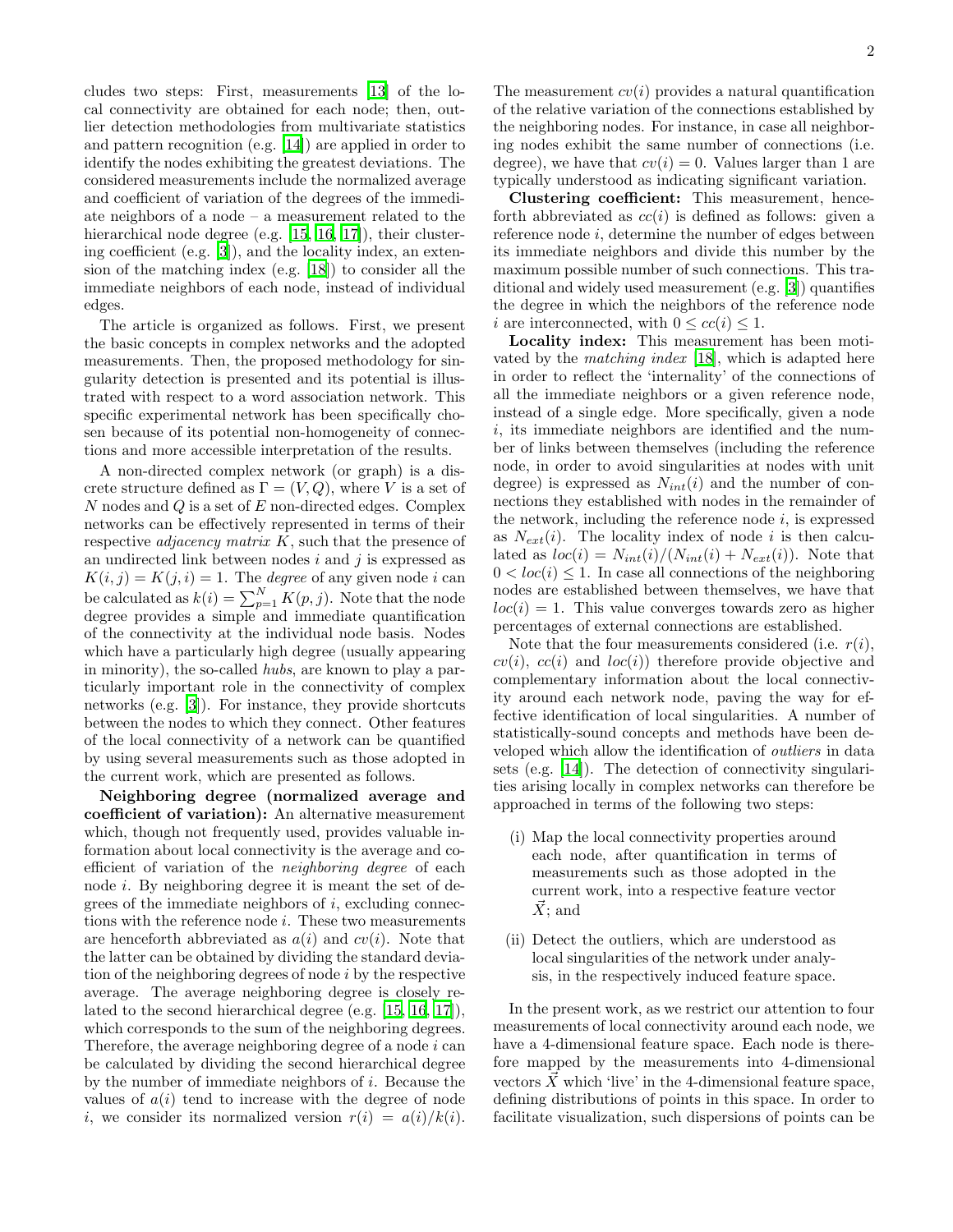projected onto the plane by using the principal component analysis methodology (e.g. [\[13,](#page-4-12) [14](#page-4-13), [19\]](#page-4-18)). First, the covariance matrix  $\Sigma$  of the data is estimated and the eigenvectors corresponding to the largest absolute eigenvalues are calculated and used to project the cloud of points into a space of reduced dimensionality. It can be shown that this methodology ensures the concentration of variance along the first main axes.

The identification of outliers represents an important subject in multivariate analysis and pattern recognition(e.g. [\[14,](#page-4-13) [20\]](#page-4-19)). Basically, outliers are instances of the observations which are particularly different. Because no formal definition of outlier exists, one of the most traditional and effective means for their identification [\[14](#page-4-13)] relies on the visual inspection of the data distribution in feature spaces: outliers would be the points which are further away from the main concentration of data in the feature space. Because such distributions can be skewed and elongated, comparisons with the center of mass of the data is often unsuitable. A quantitative methodology [\[14\]](#page-4-13) which allows for more general, Gaussian-like, multivariate distributions is to use the Mahalanobis distance. So, outliers are identified as corresponding to the feature vectors  $\vec{X}$  implying particularly large values of the Mahalanobis distance, defined as

$$
D(X) = \sqrt{(\vec{X} - \vec{\mu})^T \Sigma^{-1} (\vec{X} - \vec{\mu})},\tag{1}
$$

where T stands for matrix transposition,  $\vec{\mu}$  is the average of the feature vectors and  $\Sigma$  is the respective covariance matrix.

Note that the latter method works in the original 4 dimensional space and therefore requires no data projections. Except for too high dimensional feature spaces or intricate, concave feature distributions, these two methods tend to produce congruent results.

Before proceeding to the illustration of the suggested methodology for identification of singularities, it is worth discussing briefly what could be the origin of such deviations in complex networks. For the sake of clarity, we organize and discuss the main sources of singularity according to the following four major categories:

Growth Dynamics: The most natural and direct origin of singularities is that they are a consequence of the own network growth dynamics. An important example of such a phenomenon is the appearance of hubs in scale free networks. However, many other types of dynamics may lead to singularities, especially when growth is affected by the dynamics undergone by the network and the dynamics itself involves singularities.

Community structure: Several complex networks contain a number of communities which, as discussed elsewhere (e.g. [\[11\]](#page-4-10)), imply different roles for nodes. For example, nodes which are at the borders of the community tend to connect to nodes both in its respective community as well as to a few nodes in other communities.

Parent node influence: In the common case where the network supports a dynamical process (e.g. Internet,

WWW, protein-protein interaction, among many others), it is possible that singular dynamics taking place at a specific node ends up by influencing its immediate neighborhood. For instance, in case of social networks, one individual may convince its immediate acquaintances to assume specific behavior. As a simple example, the parent node may convince its friends that they should seek reclusion, in which case their respective node degrees would tend to become small, implying low neighboring degree. Similar effects can be characterized in many other types of networks.

External influences: Singularities may also arise as a consequence of factors which are external to the network. For instance, in a geographical network, it is possible that some of its nodes be located in a region promoting different connectivity. As a simple example, in flight routes networks, localities inside a particularly rich region tend to have more interconnected flights, increasing the neighboring degree.

In order to illustrate the potential of the singularity identification procedure with respect to real networks, we considered the word association data obtained through psychophysical experiments described in [\[15,](#page-4-14) [21\]](#page-4-20). In this experiment, whose objective is to map pairwise associations between words, a single initial word ('sun') is presented by the computer to the subject, who is required to reply with the first word which comes to his/her mind. Except for the first word, all others are supplied by the subject. This procedure minimizes the streaming of associations which could be otherwise implied. Networks are obtained from such associations by considering each word as a node and each association as an edge. Because of the rich structure of word associations, which suggests power law degree distributions [\[21\]](#page-4-20), such a network favors the appearance of singularities of local connectivity. In addition, its non-specialized nature allows an intuitive and simple discussion of the detected singularities. The relatively small size of this network, which involves  $N = 302$  nodes and  $E = 854$  edges, also facilitates the illustration of the combined use of feature space visualization and Mahalanobis distance. The originally weighted network, with the weights given by the frequency of associations, was thresholded (i.e. any link with non-zero weight was considered as an edge) and symmetrized (i.e.  $K = \delta(K, K^T)$ , where  $\delta$  is the Kronecker delta applied in elementwise fashion).

Figure [1](#page-3-0) shows the feature space obtained after principal components projection of the 4-dimensional feature space into the plane. In order to remove scaling bias, the four adopted measurement were standardized (e.g. [\[14\]](#page-4-13)) before principal component analysis projection. Each of the axes corresponds to linear combinations of the 4 original measurements, more specifically,  $c_1 = 0.69r - 0.12cv + 0.21cc - 0.68loc$  and  $c_2 =$  $-0.05r - 0.76cv + 0.65cc - 0.02loc$ , which indicates that all measurements contributed significantly to the projection.

The twelve most singular nodes (i.e. words), corre-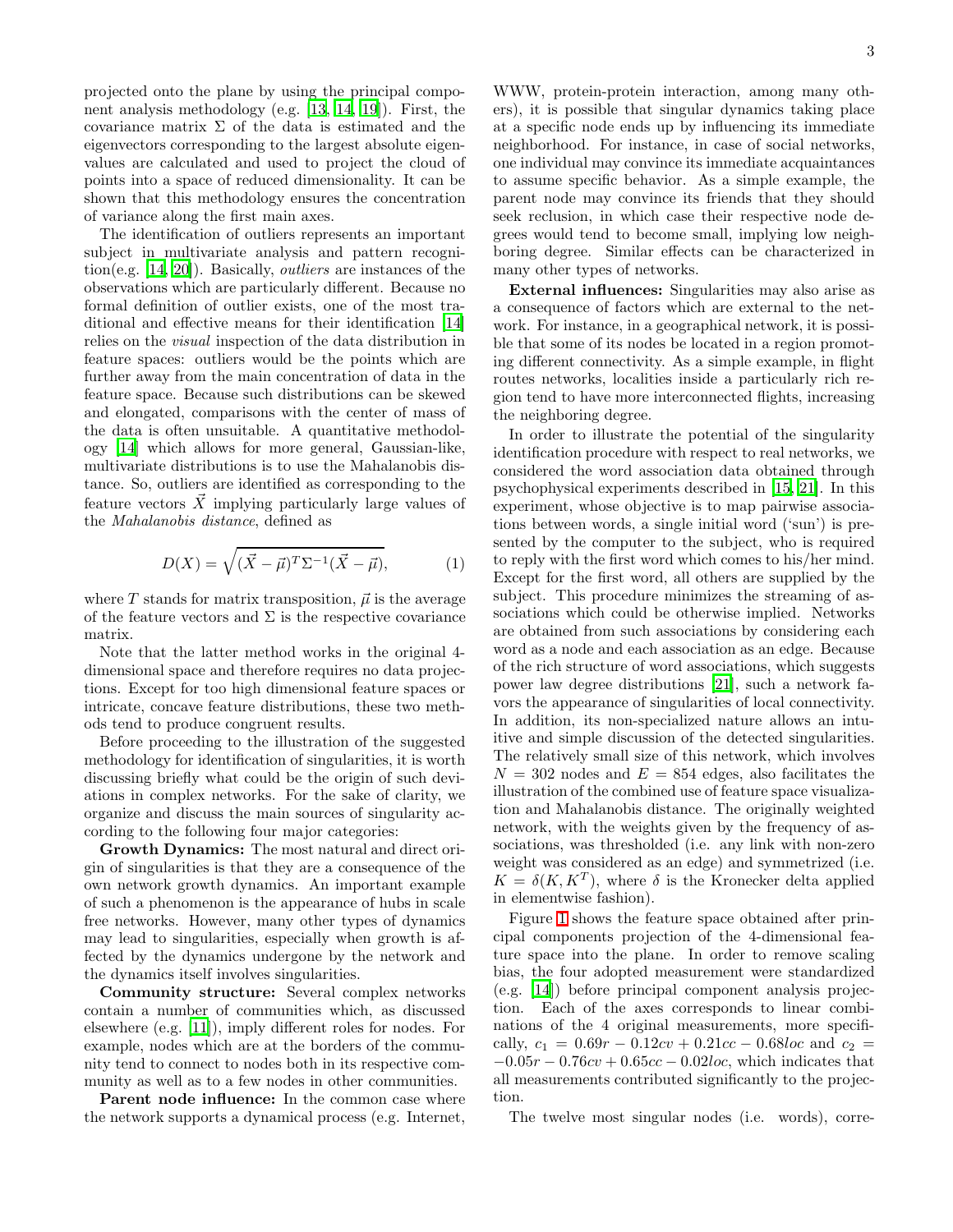

<span id="page-3-0"></span>FIG. 1: The feature space obtained by principal component projections of the four dimensional measurement vectors of the word association network.

| Word                  | $\boldsymbol{k}$ | $\overline{a}$ | $\boldsymbol{r}$        | cv                               | cc                                       | $_{loc}$ |
|-----------------------|------------------|----------------|-------------------------|----------------------------------|------------------------------------------|----------|
| average               | 5.66             | 9.12           | 2.38                    |                                  | $0.60$ $0.17$                            | 0.38     |
| minimum               | 1                | 2.00           | 0.18                    | $0.00\,0.00$                     |                                          | 0.09     |
| maximum               | 35               | 21.50          | 10.75                   |                                  | 1.40 1.00                                | 0.88     |
| $183 \text{ (good)}$  | 35               | 6.43           |                         |                                  | $0.18 \mid 0.57 \mid 0.05 \mid$          | 0.88     |
| $186 \; (land)$       | $\overline{2}$   | 21.50          | 10.75                   | 0.89                             | 1.00                                     | 0.09     |
| $106$ (breath)        | $\overline{2}$   | 20.50          | $10.25 \, 0.45 \, 0.00$ |                                  |                                          | 0.09     |
| $18 \; (\text{long})$ | 27               | 6.19           | 0.23                    |                                  | 0.57 0.04                                | 0.84     |
| 136 (service)         | $\overline{2}$   | 19.00          | 9.50                    |                                  | $1.19$ 0.00                              | 0.10     |
| 87 (saddle)           | 1                | 10.00          | 10.00                   |                                  | $0.00\,0.00$                             | 0.10     |
| $300$ (sharp)         | 1                | 9.00           |                         |                                  | $9.00\,0.00\,0.00$                       | 0.10     |
| $302$ (bear)          | 1                | 9.00           |                         |                                  | $9.00 \,   \, 0.00 \,   \, 0.00 \,   \,$ | 0.10     |
| $194$ (two)           | 24               | 7.08           | 0.30                    | 0.64 0.07                        |                                          | 0.81     |
| 292 (finger)          | $\overline{2}$   | 17.50          | 8.75                    |                                  | $0.77$ 0.00                              | 0.10     |
| $241$ (ask)           | $\overline{2}$   | 3.00           |                         | $1.50 \,   \, 0.47 \,   \, 1.00$ |                                          | 0.50     |
| $265$ (answer)        | $\overline{2}$   | 3.00           |                         | 1.50 0.47                        | 1.00                                     | $0.50\,$ |

<span id="page-3-1"></span>TABLE I: The twelve most singular nodes obtained for the word association network and their respective non-normalized features.

sponding to the respectively largest values of the Mahalanobis distances (also considering previous standardization of the measurements), are shown in decreasing order in Table [I,](#page-3-1) where the first three rows include the overall average, minimum and maximum values of the respective features.

For the sake of complementing the following discussion, the traditional node degrees and the non-normalized average neighboring degrees are also given in the first two columns, respectively. In addition, many of the extremal (i.e. minimum and maximum) values of each feature are present among the detected singularities. The singularities in Table [I](#page-3-1) can be divided into groups of words as follows:

Group 1 (183, 18, 194): These singular words are characterized by relatively high values of locality index, high node degree (i.e. they are hubs), medium values of  $r$ and low values of cc. Such properties indicate that these words are associated to many others words which are not in the immediate neighborhood. These three words appear at the left-hand extremity of the data distribution in Figure [1.](#page-3-0) Interestingly, they correspond to 'good', 'long' and 'one', which are adjectives.

Group 2 (186): This word not only has connectivity features which are different from all other words in Table [I,](#page-3-1) but also appears particularly isolated in the feature space (upper right-hand corner) in Figure [1.](#page-3-0) It is characterized by low degree but high neighboring degree, reflected in the highest relative neighboring degree value (10.75). It also exhibits a high coefficient of variation and maximum clustering coefficient, while the locality index is particularly low (the minimum for the network). Therefore, this word has been associated to two other words which present markedly distinct degrees and which are themselves interrelated. Not surprisingly, those two words are the common adjectives 'good' and 'bad', with respective degrees of 35 and 8. In this sense the measurement cv is capable of expressing the asymmetry of the connections established by the immediate neighbors. This word is best understood as a second hierarchical level hub.

Group 3 (106, 136, 292): These three words are similar to that in Group 2 (and, as that word, are also substantives), except that they present lower clustering coefficient (i.e. the two immediate neighbors are not interconnected) and coefficient of variation (i.e. the degrees of the immediate neighbors are more uniform). These three words can be found at the lower right-hand corner of the feature space in Figure [1.](#page-3-0)

Group 4 (87, 300, 302): These words have unit degree, therefore exhibiting low cv, cc and loc. These words were not exercised particularly during the experiment because they appeared near its conclusion. They can be found at the extremity of the alignment of points in the feature space in Figure [1,](#page-3-0) corresponding to other words with similar properties. Note that the own aligned group of cases is itself a mesoscopic singularity of the network.

Group 5 (241, 265): These two related verbs, 'ask' and 'answer', are characterized by having two immediate neighbors, each of them being interconnected and establishing two connections with other network nodes. Interestingly, the obtained symmetry of local connections reflected the inherently symmetry of these two words.

An additional interesting point follows that, from a theoretical point of view, each feature could have 2 kinds of outliers: those towards the minimum and those towards the maximum of that particular feature. For 4 features, there are thus  $2^4 = 16$  possible groups of outliers. Looking at the word association, we find 5 groups